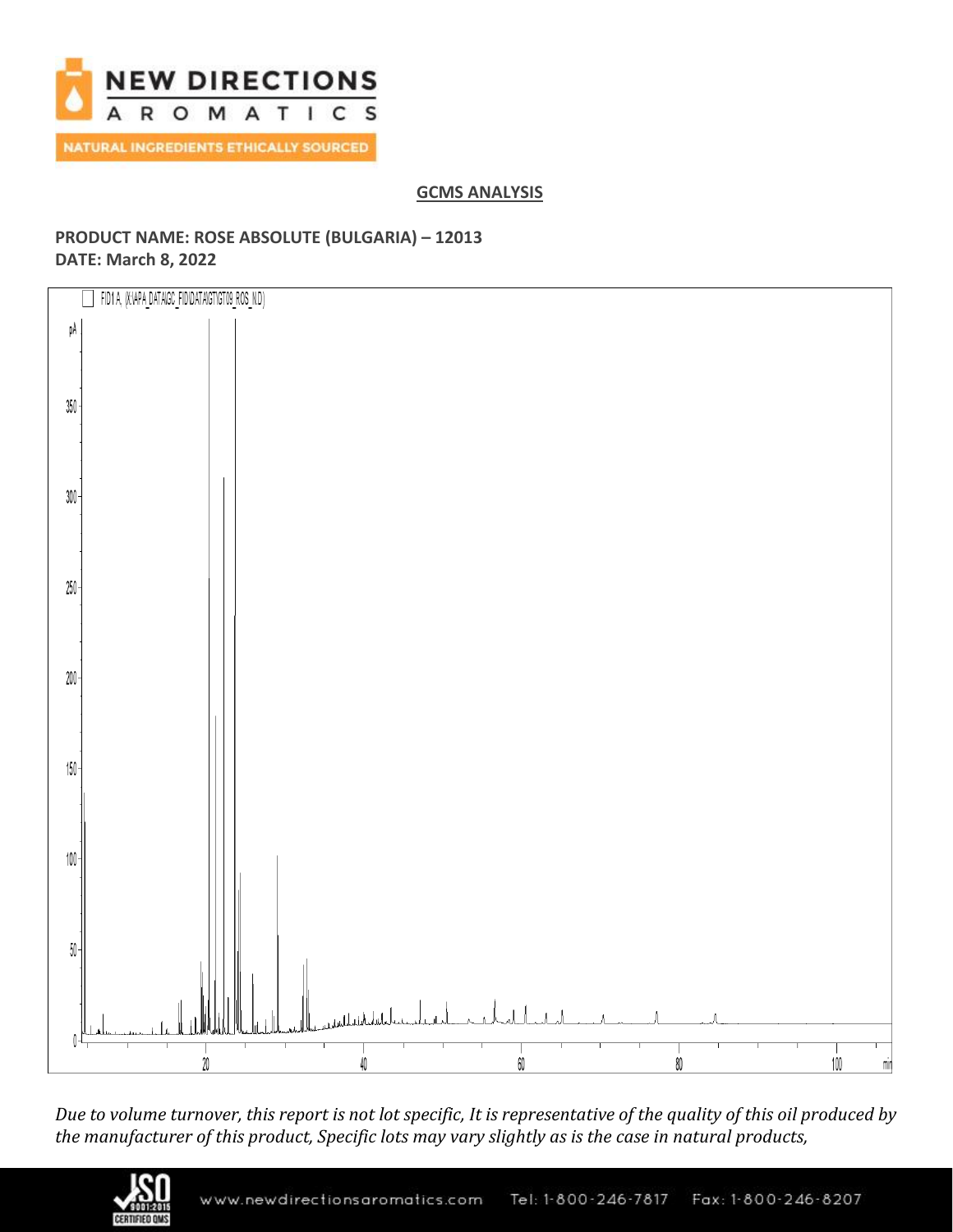

### **PRODUCT NAME: ROSE ABSOLUTE (BULGARIA) – 12013**

| <b>Peak</b>             | RT (min) | <b>COMPONENT name</b>          | $\frac{1}{2}$ |
|-------------------------|----------|--------------------------------|---------------|
| 1                       | 4,60     | <b>ETHANOL</b>                 | 1,59          |
| $\overline{2}$          | 5,42     | alpha-PINENE                   | 0,06          |
| $\overline{3}$          | 6,36     | beta-PINENE                    | 0,04          |
| $\overline{\mathbf{4}}$ | 6,48     | <b>SABINENE</b>                | 0,03          |
| $\overline{5}$          | 6,96     | beta-MYRCENE                   | 0,14          |
| $\overline{6}$          | 10,37    | 1-HEXANOL                      | 0,05          |
| $\overline{7}$          | 11,62    | <b>ROSEFURANE</b>              | 0,05          |
| $\overline{8}$          | 13,19    | trans-THUYANOL                 | 0,07          |
| 9                       | 14,37    | PENTADECANE                    | 0,12          |
| 10                      | 14,95    | beta-BOURBONENE                | 0,06          |
| 11                      | 15,03    | <b>LINALOL</b>                 | 0,06          |
| 12                      | 16,57    | alpha-GUAIENE                  | 0,32          |
| 13                      | 16,66    | beta-CUBEBENE                  | 0,05          |
| 14                      | 16,85    | beta-CARYOPHYLLENE             | 0,36          |
| 15                      | 18,04    | <b>ACETATE DE CITRONELLYLE</b> | 0,13          |
| 16                      | 18,60    | alpha-HUMULENE                 | 0,18          |
| 17                      | 18,69    | <b>NERAL</b>                   | 0,19          |
| 18                      | 18,86    | <b>ALIPHATIC ESTER</b>         | 0,05          |
| 19                      | 19,01    | <b>ALIPHATIC ESTER</b>         | 0,04          |
| 20                      | 19,27    | <b>SESQUITERPENE</b>           | 0,05          |
| 21                      | 19,37    | <b>HEPTADECANE</b>             | 0,71          |
| 22                      | 19,57    | <b>GERMACRENE D</b>            | 0,73          |
| 23                      | 19,60    | alpha-BULNESENE                | 0,19          |
| 24                      | 19,75    | PENTANOIC ACID                 | 0,14          |
| 25                      | 19,88    | <b>GERANIAL</b>                | 0,34          |
| 26                      | 20,25    | <b>GERANYL ACETATE</b>         | 0,37          |
| 27                      | 20,38    | <b>CITRONELLOL</b>             | 9,34          |
| 28                      | 20,64    | delta-CADINENE                 | 0,04          |
| 29                      | 20,82    | <b>ALIPHATIC KETONE</b>        | 0,04          |
| 30                      | 20,92    | <b>METHYL SALICYLATE</b>       | 0,06          |

#### **Disclaimer & Caution:**

Please refer to all relevant technical information specific to the product, prior to use, The information contained in this document is obtained from current and reliable sources, New Directions Aromatics Inc, provides the information contained herein, but makes no representation as to its comprehensiveness or accuracy, Individuals receiving this information must exercise their independent judgment in determining its appropriateness for a particular purpose, The user of the product is solely responsible for compliance with all laws and regulations applying to the use of the products, including intellectual property rights of third parties, As the ordinary or otherwise use(s) of this product is outside the control of New Directions Aromatics Inc,, no representation or warranty, expressed or implied, is made as to the effect(s) of such use(s), (including damage or injury), or the results obtained, The liability of New Directions Aromatics Inc, is limited to the value of the goods and does not include any consequential loss, New Directions Aromatics Inc, shall not be liable for any errors or delays in the content, or for any actions taken in reliance thereon, New Directions Aromatics Inc, shall not be responsible for any damages resulting from use of or reliance upon this information, In the event of any dispute, the Customer hereby agrees that Jurisdiction is limited to the province of Ontario, Canada

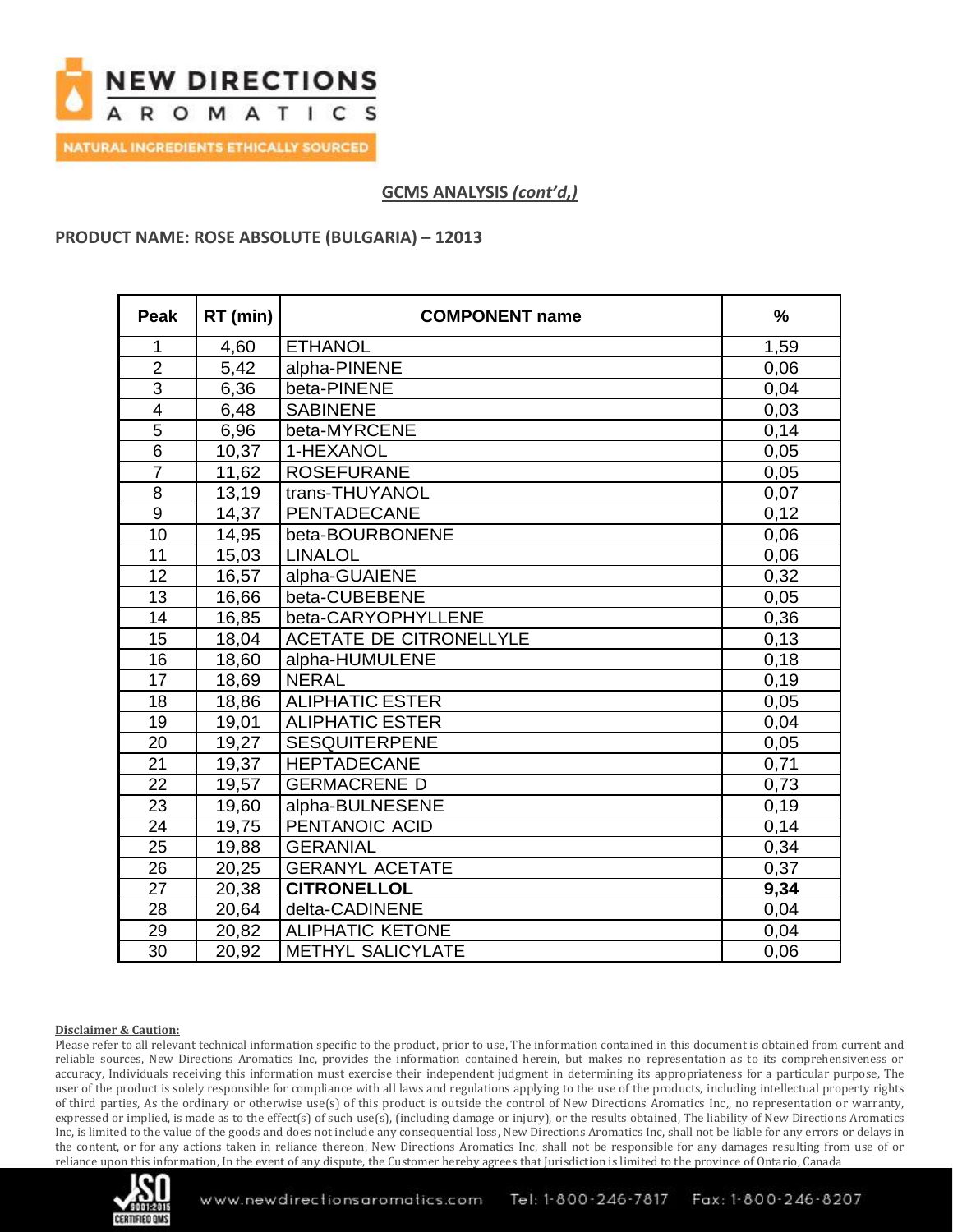

### **PRODUCT NAME: ROSE ABSOLUTE (BULGARIA) – 12013**

| <b>Peak</b>     | RT (min) | <b>COMPONENT name</b>     | $\frac{1}{2}$ |
|-----------------|----------|---------------------------|---------------|
| 31              | 21,17    | <b>NEROL</b>              | 3,32          |
| 32              | 21,33    | cis-ISOGERANIOL           | 0,05          |
| 33              | 21,38    | trans-ISOGERANIOL         | 0,08          |
| 34              | 21,62    | 2-PHENYLETHYL ACETATE     | 0,21          |
| 35              | 21,73    | <b>OCTADECANE</b>         | 0,06          |
| 36              | 22,24    | <b>GERANIOL</b>           | 6,51          |
| 37              | 22,47    | <b>ALIPHATIC ESTER</b>    | 0,03          |
| $\overline{38}$ | 22,80    | <b>BENZYL ALCOHOL</b>     | 0,48          |
| 39              | 23,72    | PHENYLETHYL ALCOHOL       | 50,79         |
| 40              | 24,08    | NONADECANE                | 1,87          |
| 41              | 24,37    | 9-NONADECENE              | 2,16          |
| 42              | 24,46    | NONADECENE ISOMERE        | 0,08          |
| 43              | 24,69    | NONADECENE ISOMERE        | 0,05          |
| 44              | 25,05    | NONADECENE ISOMERE        | 0,04          |
| 45              | 25,18    | NONADECENE ISOMERE        | 0,05          |
| 46              | 25,93    | METHYLEUGENOL             | 0,59          |
| 47              | 26,22    | <b>EICOSANE</b>           | 0,08          |
| 48              | 26,51    | 5-EICOSENE                | 0,15          |
| 49              | 27,56    | <b>ELEMOL</b>             | 0,15          |
| 50              | 28,14    | SESQUITERPENIC EPOXIDE    | 0,03          |
| 51              | 28,35    | <b>HENEICOSANE</b>        | 0,22          |
| 52              | 28,62    | 10-HENEICOSENE            | 0,17          |
| 53              | 28,87    | <b>HENEICOSENE ISOMER</b> | 0,03          |
| 54              | 29,06    | <b>EUGENOL</b>            | 2,07          |
| 55              | 29,18    | <b>HENEICOSENE ISOMER</b> | 0,08          |
| 56              | 29,36    | <b>HENEICOSENE ISOMER</b> | 0,04          |
| 57              | 29,44    | <b>HENEICOSENE ISOMER</b> | 0,03          |
| 58              | 30,31    | <b>POGOSTOL</b>           | 0,03          |
| 59              | 30,57    | <b>CITRONELLIC ACID</b>   | 0,10          |
| 60              | 30,74    | <b>EUDESMOL ISOMER</b>    | 0,04          |

#### **Disclaimer & Caution:**

Please refer to all relevant technical information specific to the product, prior to use, The information contained in this document is obtained from current and reliable sources, New Directions Aromatics Inc, provides the information contained herein, but makes no representation as to its comprehensiveness or accuracy, Individuals receiving this information must exercise their independent judgment in determining its appropriateness for a particular purpose, The user of the product is solely responsible for compliance with all laws and regulations applying to the use of the products, including intellectual property rights of third parties, As the ordinary or otherwise use(s) of this product is outside the control of New Directions Aromatics Inc,, no representation or warranty, expressed or implied, is made as to the effect(s) of such use(s), (including damage or injury), or the results obtained, The liability of New Directions Aromatics Inc, is limited to the value of the goods and does not include any consequential loss, New Directions Aromatics Inc, shall not be liable for any errors or delays in the content, or for any actions taken in reliance thereon, New Directions Aromatics Inc, shall not be responsible for any damages resulting from use of or reliance upon this information, In the event of any dispute, the Customer hereby agrees that Jurisdiction is limited to the province of Ontario, Canada

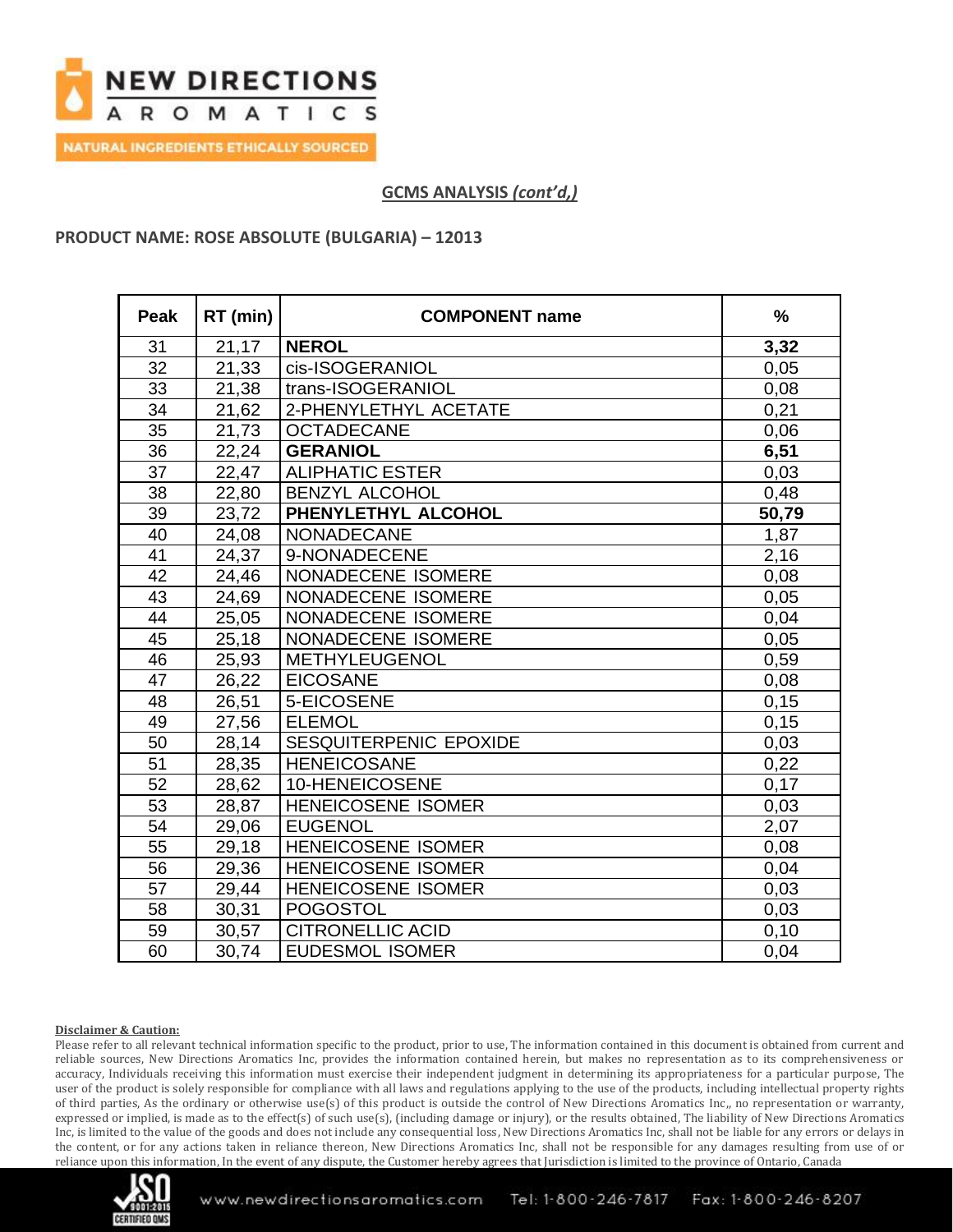

### **PRODUCT NAME: ROSE ABSOLUTE (BULGARIA) – 12013**

| <b>Peak</b>     | RT (min) | <b>COMPONENT name</b>     | $\frac{9}{6}$ |
|-----------------|----------|---------------------------|---------------|
| 61              | 31,06    | <b>DOCOSENE ISOMER</b>    | 0,04          |
| 62              | 31,21    | <b>ETHYL PALMITATE</b>    | 0,08          |
| 63              | 32,05    | <b>FARNESOL ISOMER</b>    | 0,13          |
| 64              | 32,30    | <b>GERANIC ACID</b>       | 0,80          |
| 65              | 32,79    | <b>FARNESOL</b>           | 0,79          |
| 66              | 32,89    | 9-TRICOSENE               | 0,03          |
| 67              | 33,03    | <b>TRICOSENE ISOMER</b>   | 0,43          |
| 68              | 33,17    | <b>TRICOSENE ISOMER</b>   | 0,04          |
| 69              | 33,38    | PHENYLETHYLIC ESTER       | 0,04          |
| 70              | 33,82    | <b>CITRONELLIC ESTER</b>  | 0,06          |
| $\overline{71}$ | 34,91    | TETRACOSENE ISOMERE       | 0,04          |
| 72              | 35,04    | <b>LAURIC ACID</b>        | 0,06          |
| 73              | 35,55    | <b>ALIPHATIC ESTER</b>    | 0,06          |
| 74              | 36,04    | EUGENOL, METHOXY-         | 0,05          |
| 75              | 36,27    | <b>ETHYL LINOLEATE</b>    | 0,08          |
| 76              | 36,73    | PENTACOSENE ISOMER        | 0,04          |
| 77              | 36,92    | PENTACOSENE ISOMER        | 0,06          |
| 78              | 37,42    | ETHYL LINOLENATE          | 0,10          |
| 79              | 37,51    | <b>CITRONELLIC ESTER</b>  | 0,12          |
| 80              | 38,07    | <b>MYRISTYL CAPRYLATE</b> | 0,18          |
| 81              | 38,85    | <b>MYRISTIC ACID</b>      | 0,08          |
| 82              | 39,30    | DITERPENIC COMPOUND       | 0,09          |
| 83              | 39,74    | PHENYLETHYLIC ESTER       | 0,05          |
| 84              | 39,93    | <b>EUDESMOL ISOMER</b>    | 0,08          |
| 85              | 40,01    | MYRISTYL PELARGONATE      | 0,15          |
| 86              | 40,07    | PENTADECYL CAPRYLATE      | 0,08          |
| 87              | 40,17    | HEPTACOSENE ISOMER        | 0,10          |
| 88              | 40,63    | ALIPHATIC ALCOHOL         | 0,03          |
| 89              | 41,02    | ALIPHATIC ALCOHOL         | 0,05          |
| 90              | 41,18    | <b>HEPTACOSENE ISOMER</b> | 0,21          |

#### **Disclaimer & Caution:**

Please refer to all relevant technical information specific to the product, prior to use, The information contained in this document is obtained from current and reliable sources, New Directions Aromatics Inc, provides the information contained herein, but makes no representation as to its comprehensiveness or accuracy, Individuals receiving this information must exercise their independent judgment in determining its appropriateness for a particular purpose, The user of the product is solely responsible for compliance with all laws and regulations applying to the use of the products, including intellectual property rights of third parties, As the ordinary or otherwise use(s) of this product is outside the control of New Directions Aromatics Inc,, no representation or warranty, expressed or implied, is made as to the effect(s) of such use(s), (including damage or injury), or the results obtained, The liability of New Directions Aromatics Inc, is limited to the value of the goods and does not include any consequential loss, New Directions Aromatics Inc, shall not be liable for any errors or delays in the content, or for any actions taken in reliance thereon, New Directions Aromatics Inc, shall not be responsible for any damages resulting from use of or reliance upon this information, In the event of any dispute, the Customer hereby agrees that Jurisdiction is limited to the province of Ontario, Canada

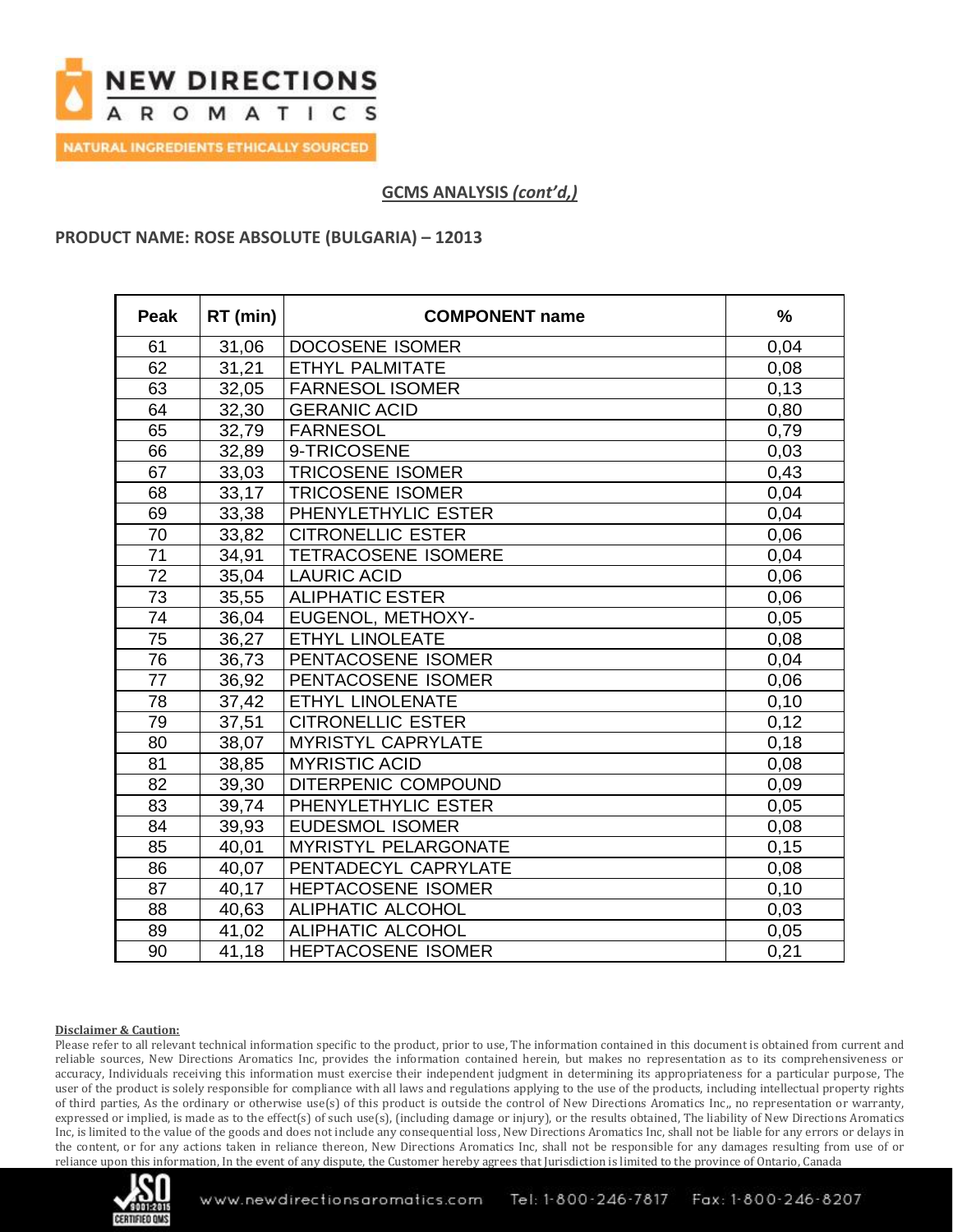

### **PRODUCT NAME: ROSE ABSOLUTE (BULGARIA) – 12013**

| <b>Peak</b> | RT (min) | <b>COMPONENT name</b>         | $\frac{9}{6}$ |
|-------------|----------|-------------------------------|---------------|
| 91          | 41,62    | <b>CITRONELLIC ESTER</b>      | 0,07          |
| 92          | 41,87    | PHENYLETHYLIC ESTER           | 0,08          |
| 93          | 42,25    | PENTADECYL NONANOATE          | 0,17          |
| 94          | 42,33    | PALMITYL CAPRYLATE            | 0, 16         |
| 95          | 42,65    | ALIPHATIC ALCOHOL             | 0,05          |
| 96          | 42,82    | AROMATIC COMPOUND             | 0,05          |
| 97          | 43,44    | <b>PALMITIC ACID</b>          | 0,38          |
| 98          | 43,94    | <b>TERPENIC COMPOUND</b>      | 0,05          |
| 99          | 44,86    | HEXADECYL NONANOATE           | 0,13          |
| 100         | 45,46    | <b>AROMATIC COMPOUND</b>      | 0,04          |
| 101         | 46,55    | NONACOSENE ISOMER             | 0,07          |
| 102         | 47,13    | <b>CITRONELLIC ESTER</b>      | 0,44          |
| 103         | 47,76    | PHENYLETHYLIC ESTER           | 0,09          |
| 104         | 48,94    | <b>CITRONELLIC ESTER</b>      | 0,11          |
| 105         | 49,15    | <b>ALIPHATIC ESTER</b>        | 0, 16         |
| 106         | 49,97    | <b>STEARIC ACID</b>           | 0,11          |
| 107         | 50,51    | <b>ALIPHATIC ESTER</b>        | 0,48          |
| 108         | 52,60    | AROMATIC COMPOUND             | 0,03          |
| 109         | 53,32    | <b>LINOLEIC ACID</b>          | 0,37          |
| 110         | 55,25    | <b>CITRONELLIC ESTER</b>      | 0,21          |
| 111         | 56,60    | PHENYLETHYLIC ESTER           | 1,21          |
| 112         | 58,19    | <b>CITRONELLIC ESTER</b>      | 0,06          |
| 113         | 58,42    | <b>ALIPHATIC ESTER</b>        | 0, 15         |
| 114         | 58,98    | <b>CITRONELLIC ESTER</b>      | 0,45          |
| 115         | 60,06    | PHENYLETHYLIC ESTER           | 0,04          |
| 116         | 60,54    | <b>ALIPHATIC ESTER</b>        | 0,66          |
| 117         | 61,82    | <b>ALIPHATIC ESTER</b>        | 0,07          |
| 118         | 62,58    | <b>TERPENIC COMPOUND</b>      | 0,05          |
| 119         | 63,13    | <b>ALIPHATIC ESTER</b>        | 0,41          |
| 120         | 64,56    | <b>GERANYLLINALOOL ISOMER</b> | 0,09          |

#### **Disclaimer & Caution:**

Please refer to all relevant technical information specific to the product, prior to use, The information contained in this document is obtained from current and reliable sources, New Directions Aromatics Inc, provides the information contained herein, but makes no representation as to its comprehensiveness or accuracy, Individuals receiving this information must exercise their independent judgment in determining its appropriateness for a particular purpose, The user of the product is solely responsible for compliance with all laws and regulations applying to the use of the products, including intellectual property rights of third parties, As the ordinary or otherwise use(s) of this product is outside the control of New Directions Aromatics Inc,, no representation or warranty, expressed or implied, is made as to the effect(s) of such use(s), (including damage or injury), or the results obtained, The liability of New Directions Aromatics Inc, is limited to the value of the goods and does not include any consequential loss, New Directions Aromatics Inc, shall not be liable for any errors or delays in the content, or for any actions taken in reliance thereon, New Directions Aromatics Inc, shall not be responsible for any damages resulting from use of or reliance upon this information, In the event of any dispute, the Customer hereby agrees that Jurisdiction is limited to the province of Ontario, Canada